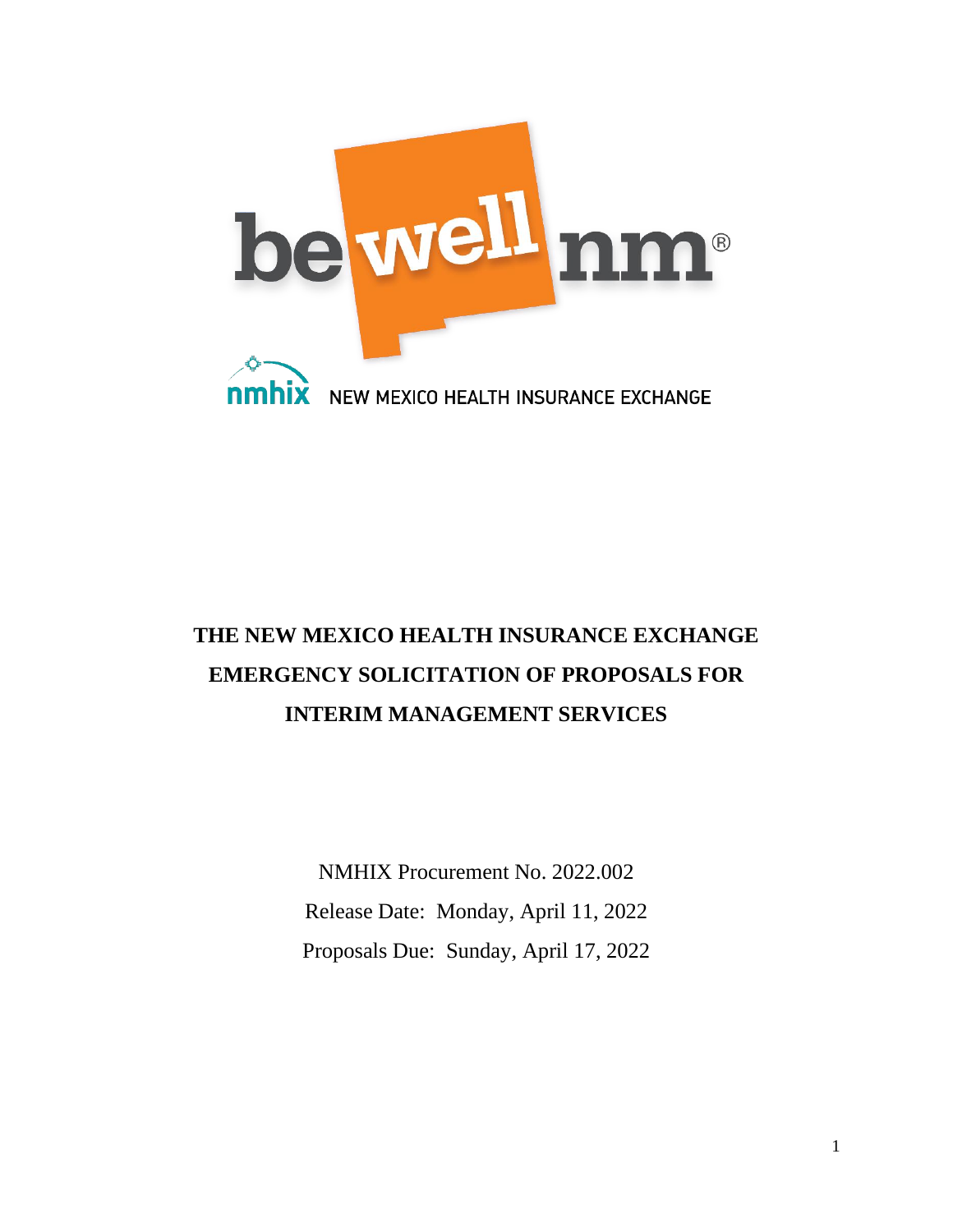## **I. BACKGROUND AND PURPOSE**

The New Mexico Health Insurance Exchange ("beWellnm") solicits proposals from qualified contractors to serve as the Interim Management Services Organization of beWellnm and act as the interim administrative lead for the New Mexico State-based Health Insurance Exchange (SBE).

The Interim Management Services Organization is being procured on an emergency basis\* to ensure that beWellnm is prepared to successfully navigate the following:

- 1. The end of the current federal public health emergency (PHE) related to the COVID-19 pandemic. An estimated 90,000 New Mexicans will lose Medicaid coverage when the PHE is lifted in July 2022, and many of them will be eligible for coverage through the Exchange.
- 2. Open Enrollment for plan year 2023, including the successful implementation of the New Mexico Health Care Affordability Fund.

Offerors should have a team of personnel with experience and familiarity with SBE operations, Medicaid, project management, enrollment management, and vendor management.

"Offeror" for purposes of this procurement means any person, corporation, or partnership who chooses to submit a proposal.

\*This procurement is being conducted on an emergency basis pursuant to NMSA 1978 §13-1- 127 and is not being conducted pursuant to NMSA 1978 §§13-1-103 through 13-1-122.

# **II. PROCUREMENT MANAGER**

The NMHIX Procurement Manager is:

| Name:      | Natasha Romero, Procurement Manager                           |  |  |
|------------|---------------------------------------------------------------|--|--|
| Address:   | 7601 Jefferson Street N.E., Suite #120, Albuquerque, NM 87109 |  |  |
| Telephone: | $(505)$ 314-5250                                              |  |  |
| Email:     | $n$ romero@nmhix.com                                          |  |  |

Any inquiries or requests regarding this procurement should be submitted, in writing only, to the Procurement Manager, at the email address listed above. Only the Procurement Manager has the authority to respond on behalf of the New Mexico Health Insurance Exchange.

# **III. SCOPE OF WORK**

## **Essential Duties, Functions and Responsibilities**

The Interim Management Services Organization will be responsible for the following:

- 1. Assume short-term responsibility for oversight and facilitation of beWellnm day-to-day operations.
- 2. Ensure the successful transition to an enrollment into a Qualified Health Plan offered on the Exchange by eligible New Mexicans who no longer qualify for Medicaid after the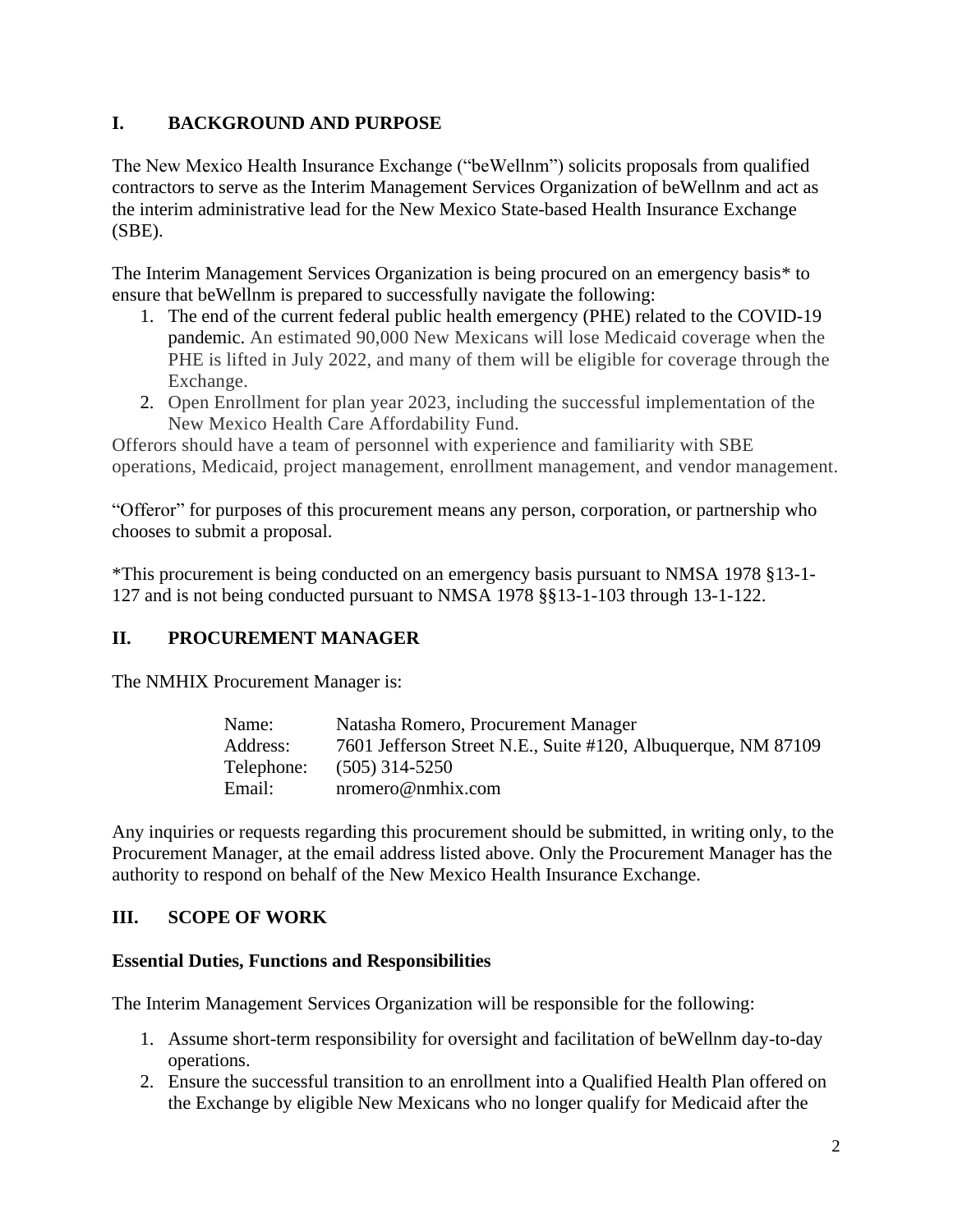expiration, on July 31, 2022, of the federal Families First Coronavirus Response Act continuous coverage requirement (commonly referred to as the unwinding of the public health emergency (PHE)).

- 3. Oversee the successful implementation of the New Mexico Health Care Affordability Fund (HCAF) requirements for Open Enrollment for plan year 2023.
- 4. Determine the current state of Exchange operations, including identification of any defects and/or lack of readiness in areas critical to a successful PHE unwinding and implementation of the Health Care Affordability Fund for Open Enrollment for plan year 2023, and Open Enrollment.
- 5. Implement solutions to remedy and resolve any defects and address any lack of readiness identified pursuant to item 4, above, including in the following areas:
	- Exchange technology systems
	- Communications and marketing
- 6. As necessary to successfully navigate the unwinding of the PHE and the implementation of the Health Care Affordability Fund requirements for Open Enrollment for plan year 2023, make recommendations to the Board of Directors regarding improvement of the performance of the New Mexico individual marketplace.
- 7. Manage vendor contracts and compliance to ensure Service Level Agreements are met.
- 8. Develop and implement a comprehensive stakeholder engagement plan.
- 9. Facilitate a smooth transition of Exchange leadership to the new CEO at the end of the contract period.
- 10. It is anticipated that the contract duration will be for a period of nine to ten months, or until the Board of Directors determines that the emergency condition has been sufficiently managed.

\*NOTE: BeWellnm considers the protection of any proprietary information of utmost importance, and is committed to ensuring that any proprietary information belonging to existing vendors be protected. Therefore, organizations whose involvement would represent a violation of that protection will not be considered. Offerors should explain how they will protect the existing vendors' proprietary information.

# **IV. PROPOSAL DETAILS AND DELIVERY**

Proposals should be delivered electronically to [RFP@nmhix.com](mailto:RFP@nmhix.com) by 5:00 p.m. MDT on Sunday, April 17, 2022. No hard copies are required.

The proposal must include a cover letter signed by an officer of the organization or representative of the Offeror who has authority to execute a contract if the Offeror is awarded a contract by the Board of Directors. In addition, the cover letter must include the following:

- 1. The person who is responsible for the Proposal and who will be beWellnm's point of contact;
- 2. The responsible person's address, phone number, and email address;
- 3. Attest to Offeror's eligibility to respond to the Solicitation;
- 4. Include the certification required in Section (V)10 of this Solicitation.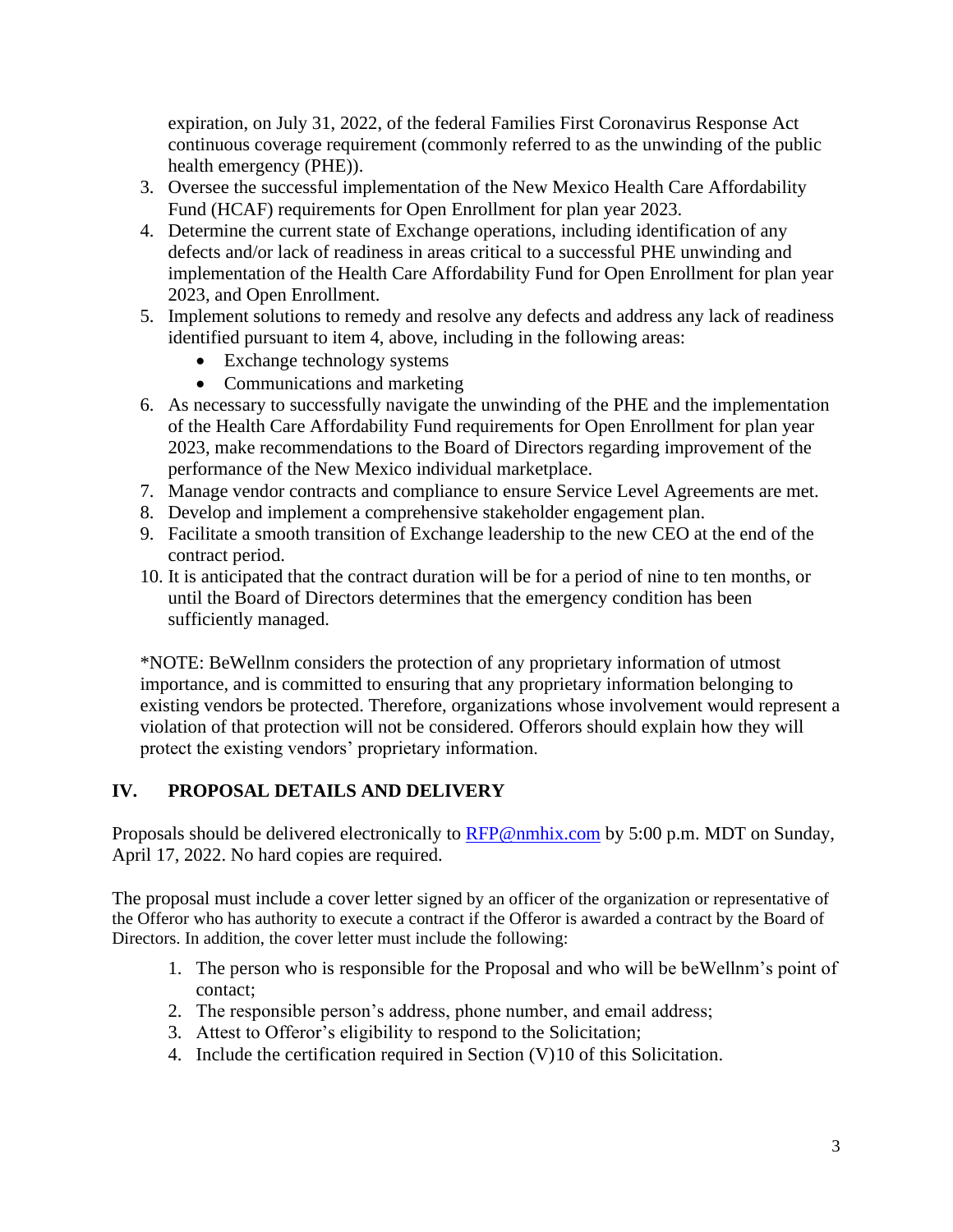Offeror must demonstrate in as much detail as possible its ability to perform the services and specifications set forth in Section III, Scope of Work. Offeror must describe Offeror's qualifications, relevant experience, key personnel, and plan for accomplishing the objectives of this procurement. Proposals should be no more than 10 pages of narrative, separate from attachments or exhibits required by this Solicitation or that Offeror believes are relevant and will be helpful to beWellnm's evaluation of the proposal.

Offeror must also submit a detailed cost proposal, identifying all fees and costs (including applicable taxes) anticipated in connection with provision of the services.

# **V. ANTICIPATED TIMELINE**

This procurement is being conducted on an emergency basis. The Procurement Manager will make every effort to adhere to the following anticipated timeline. **The selected contractor should be prepared to start work immediately upon finalization of the contract**.

Solicitation of Proposals released: April 11, 2022 Proposals due: April 17, 2022 (5:00 p.m., electronically) Proposal evaluations: April 18, 2022 – April 20, 2022 Contract awarded: as soon as possible after evaluations are complete Contract start date: immediately upon finalization of contract

# **VI. GENERAL REQUIREMENTS AND ADDITIONAL INFORMATION**

# **1. Prime Contractor Responsibility**

Any contractual agreement that may result from this Solicitation shall specify that the prime contractor is solely responsible for fulfillment of all requirements of the contractual agreement with the Exchange which may derive from this Solicitation of Proposals. The Exchange will make payments to only the prime contractor.

# **2. Subcontractors/Consent**

The prime contractor shall be wholly responsible for the entire performance of the contractual agreement whether or not subcontractors are used. Additionally, the prime contractor must receive approval, in writing, from the Exchange, before any subcontractor is used during the term of this agreement. The Contractor will not subcontract any portion of the services to be performed under the contract without the prior express written approval of the Exchange. The Contractor should include all proposed subcontractors in its proposal. In the event the Exchange approves any subcontractor, the Contractor will remain fully responsible for complying with the duties and obligations under the contract. Any use of subcontractors by the Contractor will not obligate the Exchange as a party to the subcontract, nor create any right, claim, or interest for the subcontractor against the Exchange, its agents, employees, representatives, or successors. The parties agree that there are no third-party beneficiaries, intended or otherwise, to the contract.

# **3. Disclosure of Proposal Contents**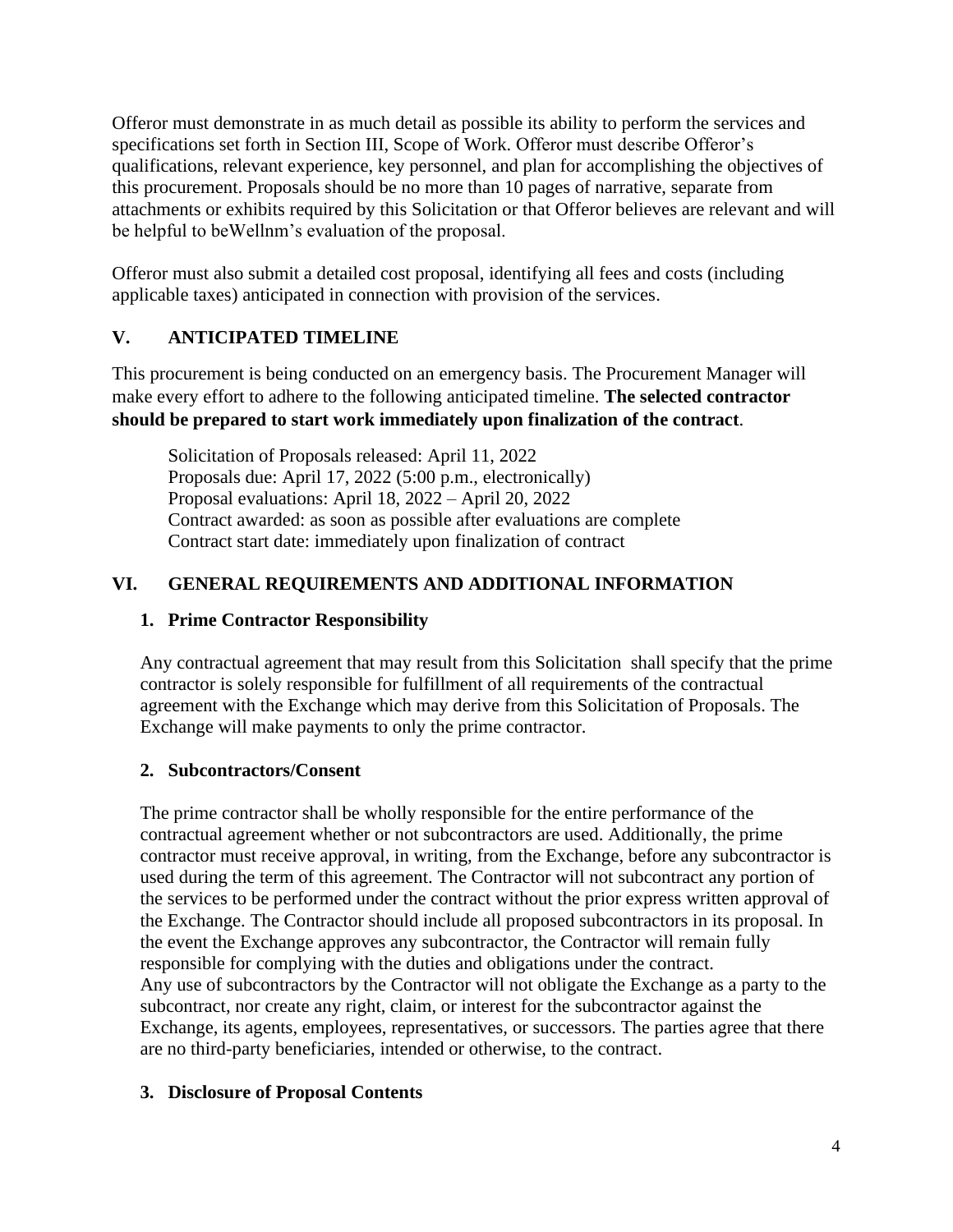The contents of all proposals and documents pertaining to the proposals will be available for public inspection, *except* for proprietary or confidential material as follows:

- *Proprietary and Confidential information is restricted to*:
	- confidential financial information concerning the Offeror's organization; and
	- information that qualifies as a trade secret in accordance with the Uniform Trade Secrets Act, §§57-3A-1 through 57-3A-7, NMSA 1978.
	- An additional but separate redacted version of Offeror's proposal shall be submitted containing the blacked-out proprietary or confidential information, in order to facilitate eventual public inspection of the non-confidential version of Offeror's proposal.

IMPORTANT: The price of products offered or the cost of services proposed SHALL NOT be designated as proprietary or confidential information.

If a request is received for disclosure of proprietary or confidential materials, the Exchange shall examine the request and make a written determination that specifies which portions of the proposal should be disclosed. Unless the Offeror takes legal action to prevent the disclosure, the proposal will be so disclosed. The proposal shall be open to public inspection subject to any continuing prohibition on the disclosure of proprietary or confidential information.

# **4. No Obligation**

This solicitation in no manner obligates the Exchange to the use of any Offeror's services until a valid written contract is awarded and approved by appropriate authorities. The Exchange reserves the right to reject any or all proposals received in response to this Solicitation of Proposals at any time. No Offeror shall acquire any legal or equitable rights through this Solicitation of Proposals. This Solicitation of Proposals may be canceled at any time and any and all proposals may be rejected in whole or in part when the Exchange determines such action to be in its best interest.

# **5. Sufficient Funding**

Any contract awarded as a result of this Solicitation of Proposals process is contingent upon approval by the Exchange's Board of Directors, the continued authorization of the Exchange by the Legislature of New Mexico and the ability of the Exchange to obtain necessary funds by assessments, grants, or other means. Such contract may be terminated by written notice to the Contractor if sufficient funding does not exist. The Exchange's decision as to whether sufficient funding and authorizations are available will be accepted by the Contractor as final.

# **6. Right to Publish**

Throughout the duration of this procurement process and the resulting contract term, Offerors and Contractors must secure from the Exchange written approval prior to the release of any information that pertains to the potential work or activities covered by this procurement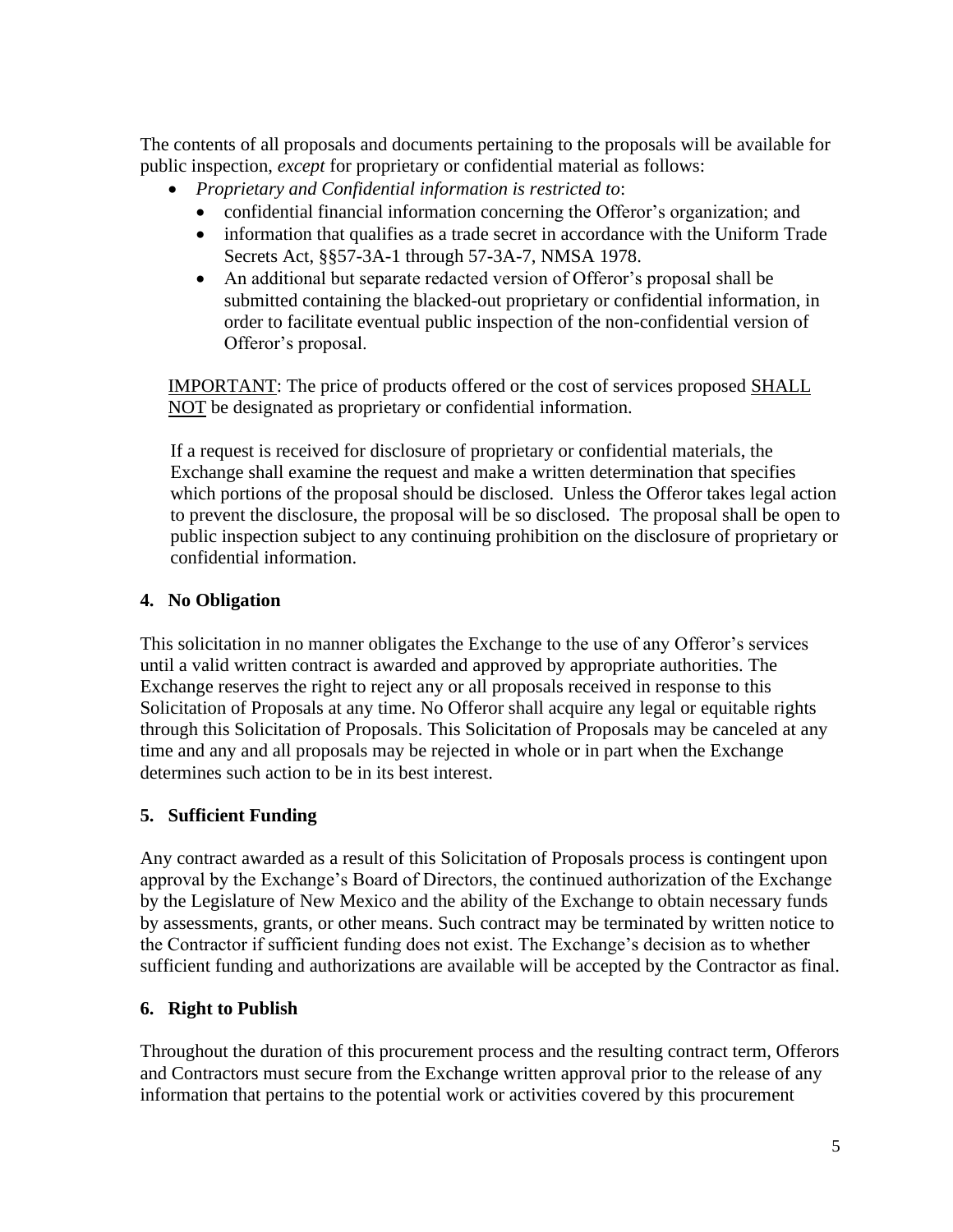and/or any contract deriving from this procurement. Failure to adhere to this requirement may result in disqualification of the Offeror's proposal or removal from the contract.

# **7. Release of Claims**

By submitting a proposal, the Offeror agrees that it waives and releases all claims or causes of action against the Exchange based on any misunderstanding concerning the information provided in this Solicitation for Proposals or concerning the Exchange's failure, negligent or otherwise, to provide the Offeror with pertinent information in this Solicitation of Proposals.

# **8. Confidentiality**

Any confidential information provided to, or developed by, the Contractor in the performance of the contract resulting from this Solicitation of Proposals shall be kept confidential and shall not be made available to any individual or organization by the Contractor without the prior written approval of the Exchange. The Contractor agrees to protect the confidentiality of all confidential information and not to publish or disclose such information to any third party without the Exchange's written permission.

# **9. Conflict of Interest**

By submitting a proposal to this Solicitation of Proposals, Offeror warrants that it presently has no interest and shall not acquire any interest, direct or indirect, which would conflict in any matter or degree with the performance or services required under a contract resulting from this Solicitation of Proposals. Offeror certifies that it is in compliance with the requirements of the Governmental Conduct Act, NMSA 1978, §§ 10-16-1 through 10-16-18, regarding contracting with a public officer or state employee or former state employee.

Offeror shall affirmatively state in its proposal that it has no disqualifying conflict of interest, and if Offeror has an existing conflict, potential conflict, or matter that may pose an appearance of conflict, Offeror shall describe the circumstances regarding the matter and why Offeror believes the matter is not a barrier to its ability to perform the solicited services.

# **10. Campaign Contribution Disclosure Form**

Offeror must complete, sign, and return the Campaign Contribution Disclosure Form, Appendix A, as a part of their proposal. This requirement applies regardless whether a covered contribution was made or not made for the positions of Governor and Lieutenant Governor or other identified official.

# **11. Contract Terms and Conditions**

The contract between NMHIX and the selected vendor will follow a format specified by NMHIX and is expected to contain the terms and conditions similar to those set forth in the Contract Template, attached hereto as Appendix B. However, NMHIX reserves the right to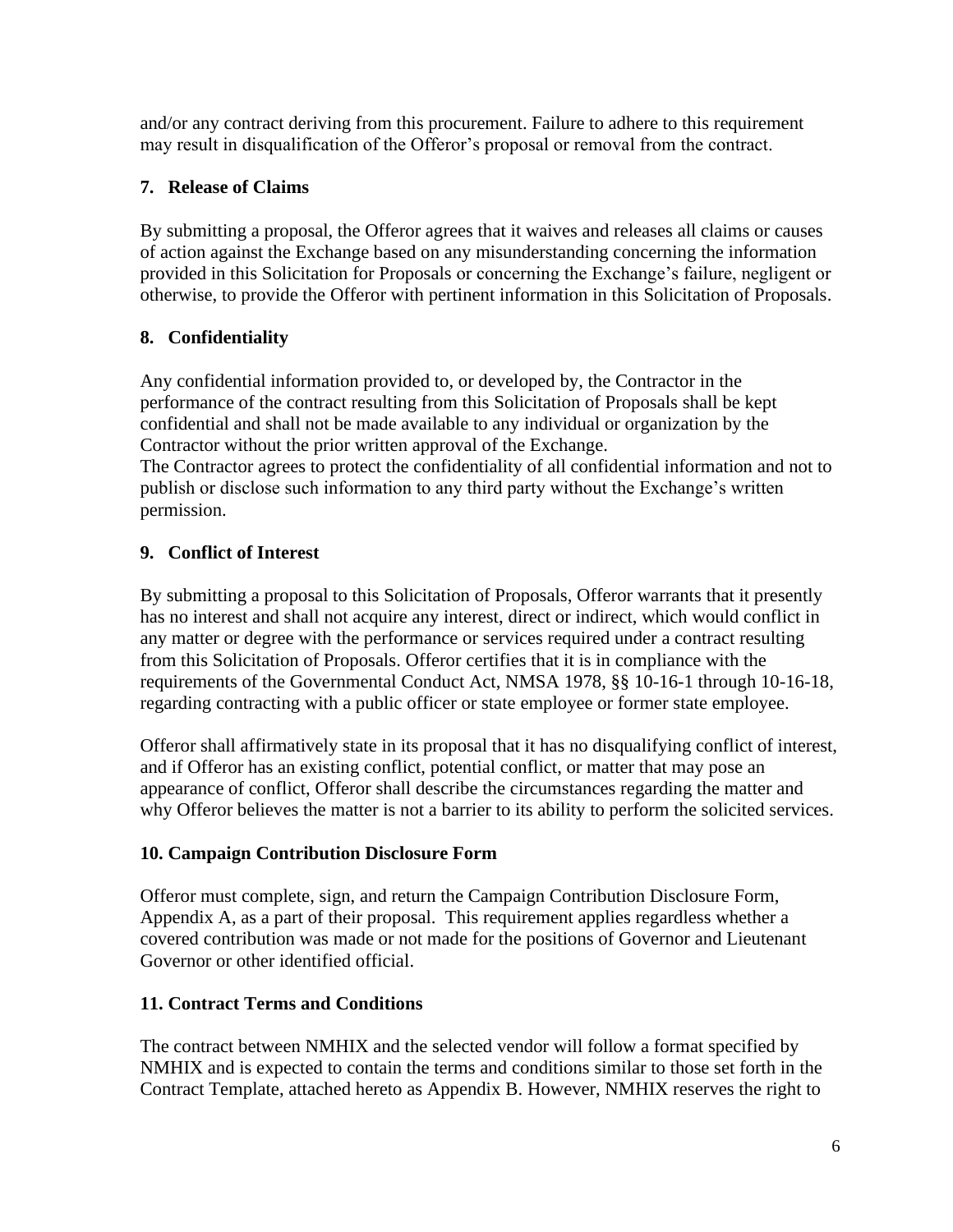negotiate any and all contract terms and conditions, including additional terms and conditions, with any Offeror.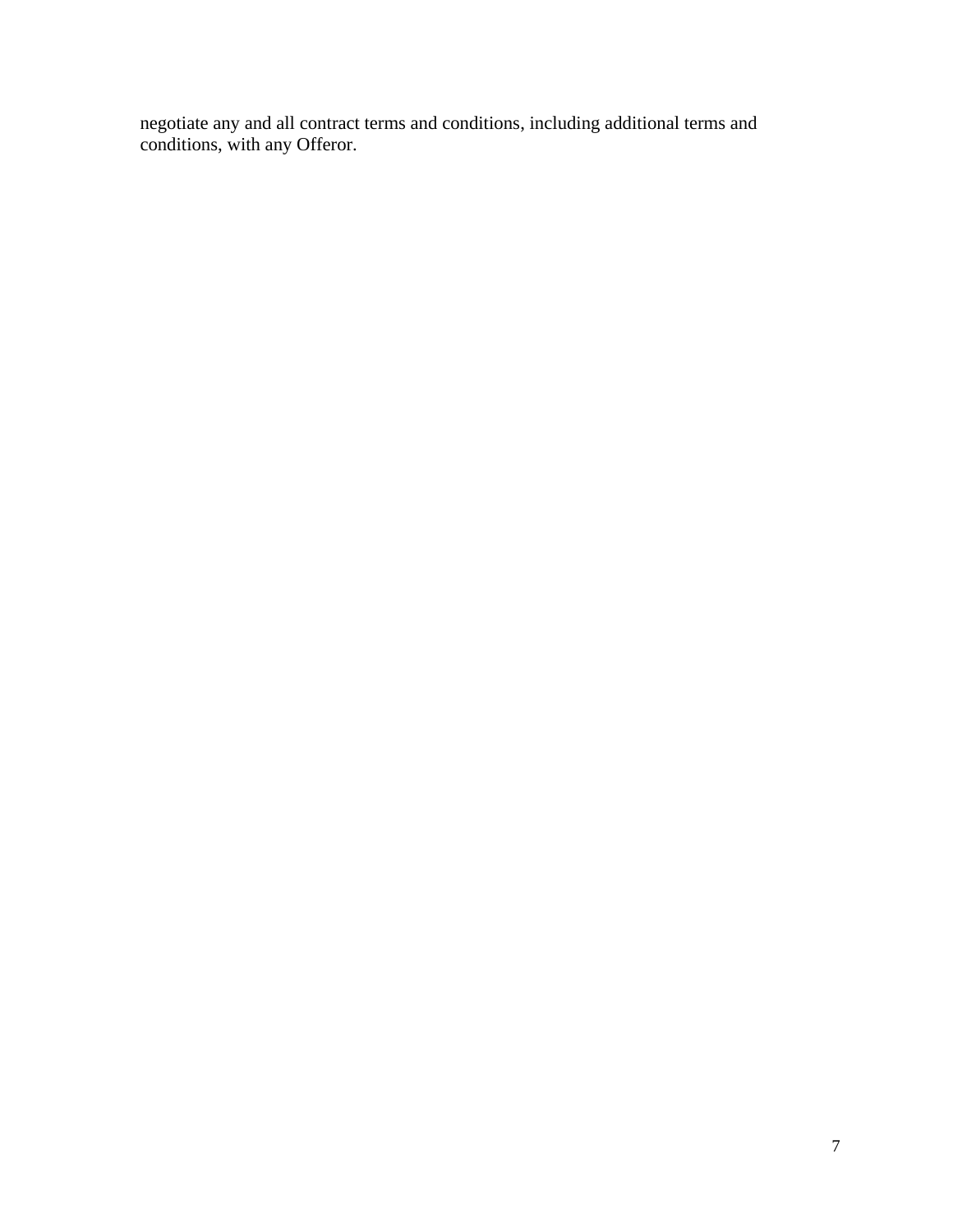#### **Appendix A**

#### **CAMPAIGN CONTRIBUTION DISCLOSURE FORM**

Pursuant to the Procurement Code, Sections 13-1-28, et seq., NMSA 1978 and NMSA 1978, § 13-1-191.1 (2006), as amended by Laws of 2007, Chapter 234, a prospective contractor subject to this section shall disclose all campaign contributions given by the prospective contractor or a family member or representative of the prospective contractor to an applicable public official of the state or a local public body during the two years prior to the date on which a proposal is submitted or, in the case of a sole source or small purchase contract, the two years prior to the date on which the contractor signs the contract, if the aggregate total of contributions given by the prospective contractor or a family member or representative of the prospective contractor to the public official exceeds two hundred fifty dollars (\$250) over the two-year period. A prospective contractor submitting a disclosure statement pursuant to this section who has not contributed to an applicable public official, whose family members have not contributed to an applicable public official or whose representatives have not contributed to an applicable public official shall make a statement that no contribution was made.

A prospective contractor or a family member or representative of the prospective contractor shall not give a campaign contribution or other thing of value to an applicable public official or the applicable public official's employees during the pendency of the procurement process or during the pendency of negotiations for a sole source or small purchase contract.

Furthermore, a solicitation or proposed award for a proposed contract may be canceled pursuant to Section 13-1-181 NMSA 1978 or a contract that is executed may be ratified or terminated pursuant to Section 13-1-182 NMSA 1978 if a prospective contractor fails to submit a fully completed disclosure statement pursuant to this section; or a prospective contractor or family member or representative of the prospective contractor gives a campaign contribution or other thing of value to an applicable public official or the applicable public official's employees during the pendency of the procurement process.

The state agency or local public body that procures the services or items of tangible personal property shall indicate on the form the name or names of every applicable public official, if any, for which disclosure is required by a prospective contractor.

#### THIS FORM MUST BE FILED BY ANY PROSPECTIVE CONTRACTOR WHETHER OR NOT THEY, THEIR FAMILY MEMBER, OR THEIR REPRESENTATIVE HAS MADE ANY CONTRIBUTIONS SUBJECT TO DISCLOSURE.

The following definitions apply:

"Applicable public official" means a person elected to an office or a person appointed to complete a term of an elected office, who has the authority to award or influence the award of the contract for which the prospective contractor is submitting a competitive sealed proposal or who has the authority to negotiate a sole source or small purchase contract that may be awarded without submission of a sealed competitive proposal.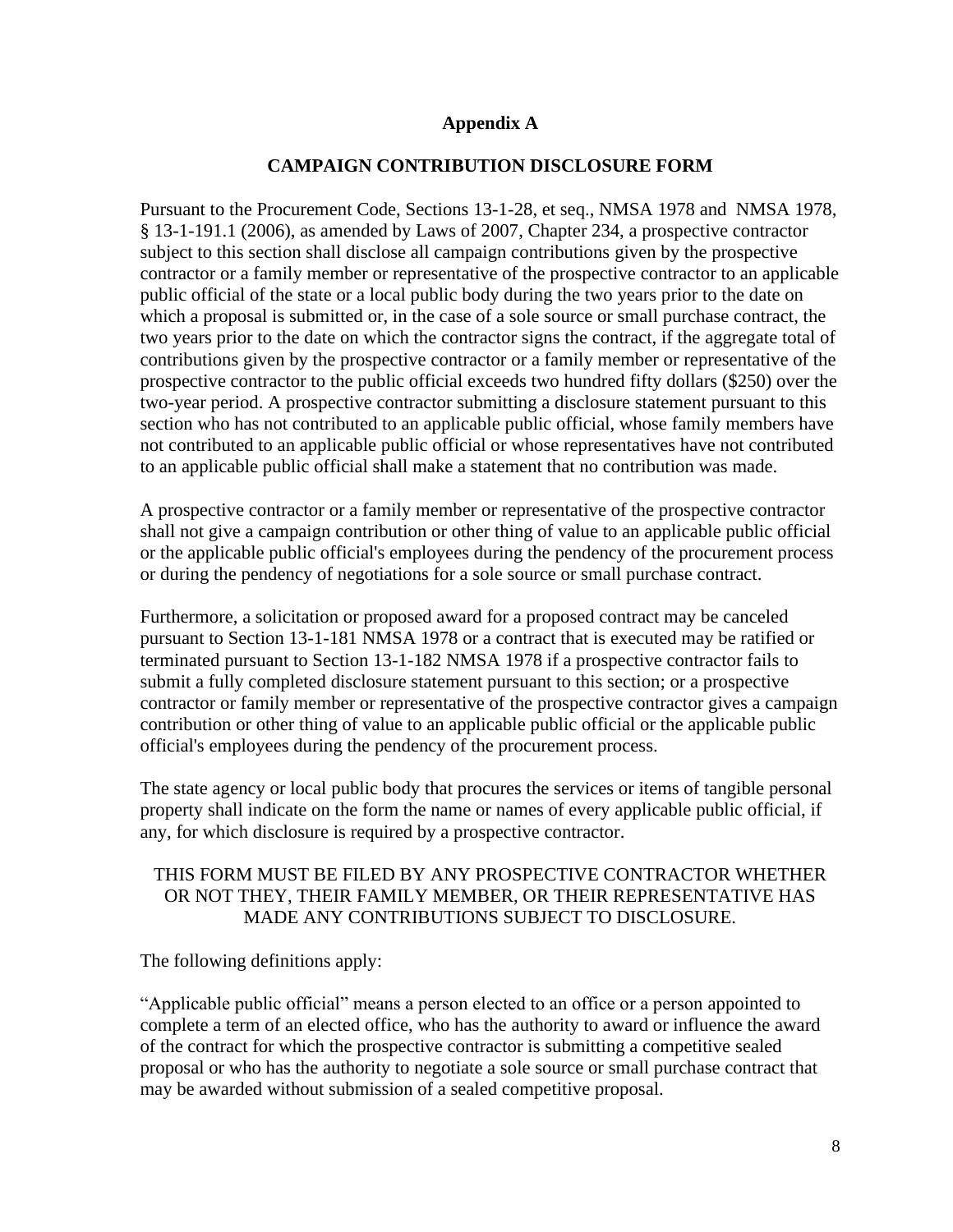"Campaign Contribution" means a gift, subscription, loan, advance or deposit of money or other thing of value, including the estimated value of an in-kind contribution, that is made to or received by an applicable public official or any person authorized to raise, collect or expend contributions on that official's behalf for the purpose of electing the official to statewide or local office. "Campaign Contribution" includes the payment of a debt incurred in an election campaign, but does not include the value of services provided without compensation or unreimbursed travel or other personal expenses of individuals who volunteer a portion or all of their time on behalf of a candidate or political committee, nor does it include the administrative or solicitation expenses of a political committee that are paid by an organization that sponsors the committee.

"Family member" means a spouse, father, mother, child, father-in-law, mother-in-law, daughter-in-law or son-in-law of (a) a prospective contractor, if the prospective contractor is a natural person; or (b) an owner of a prospective contractor;

"Pendency of the procurement process" means the time period commencing with the public notice of the request for proposals and ending with the award of the contract or the cancellation of the request for proposals.

"Prospective contractor" means a person or business that is subject to the competitive sealed proposal process set forth in the Procurement Code [Sections 13-1-28 through 13-1-199 NMSA 1978] or is not required to submit a competitive sealed proposal because that person or business qualifies for a sole source or small purchase contract.

"Representative of a prospective contractor" means an officer or director of a corporation, a member or manager of a limited liability corporation, a partner of a partnership or a trustee of a trust of the prospective contractor.

Name(s) of Applicable Public Official(s) if any: (Completed by State Agency or Local Public Body)

## DISCLOSURE OF CONTRIBUTIONS BY PROSPECTIVE CONTRACTOR: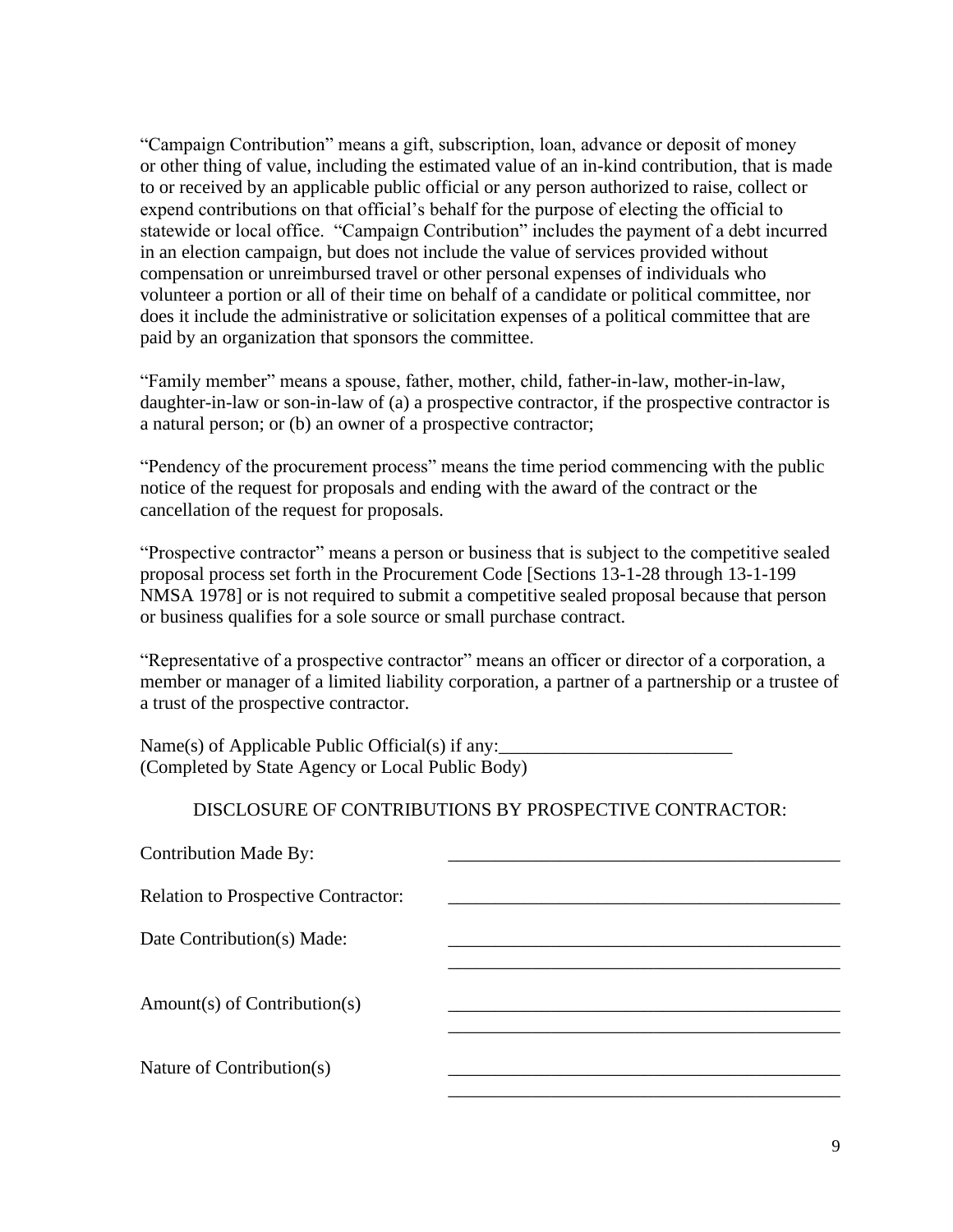Purpose of Contribution(s)

(Attach extra pages if necessary)

\_\_\_\_\_\_\_\_\_\_\_\_\_\_\_\_\_\_\_\_\_\_\_\_\_\_\_

\_\_\_\_\_\_\_\_\_\_\_\_\_\_\_\_\_\_\_\_\_\_\_\_\_\_\_\_\_\_

Signature Date

\_\_\_\_\_\_\_\_\_\_\_\_\_\_\_\_\_\_\_\_\_\_\_\_\_\_\_ \_\_\_\_\_\_\_\_\_\_\_\_\_\_\_\_\_\_\_\_\_\_\_

Title (position)

--OR—

NO CONTRIBUTIONS IN THE AGGREGATE TOTAL OVER TWO HUNDRED FIFTY DOLLARS (\$250) WERE MADE to an applicable public official by me, a family member or representative.

\_\_\_\_\_\_\_\_\_\_\_\_\_\_\_\_\_\_\_\_\_\_\_\_\_\_\_\_\_\_ \_\_\_\_\_\_\_\_\_\_\_\_\_\_\_\_\_\_\_\_\_\_\_

Signature Date

\_\_\_\_\_\_\_\_\_\_\_\_\_\_\_\_\_\_\_\_\_\_\_\_\_\_\_\_\_\_\_\_\_\_\_\_\_\_\_\_\_\_

Title (Position)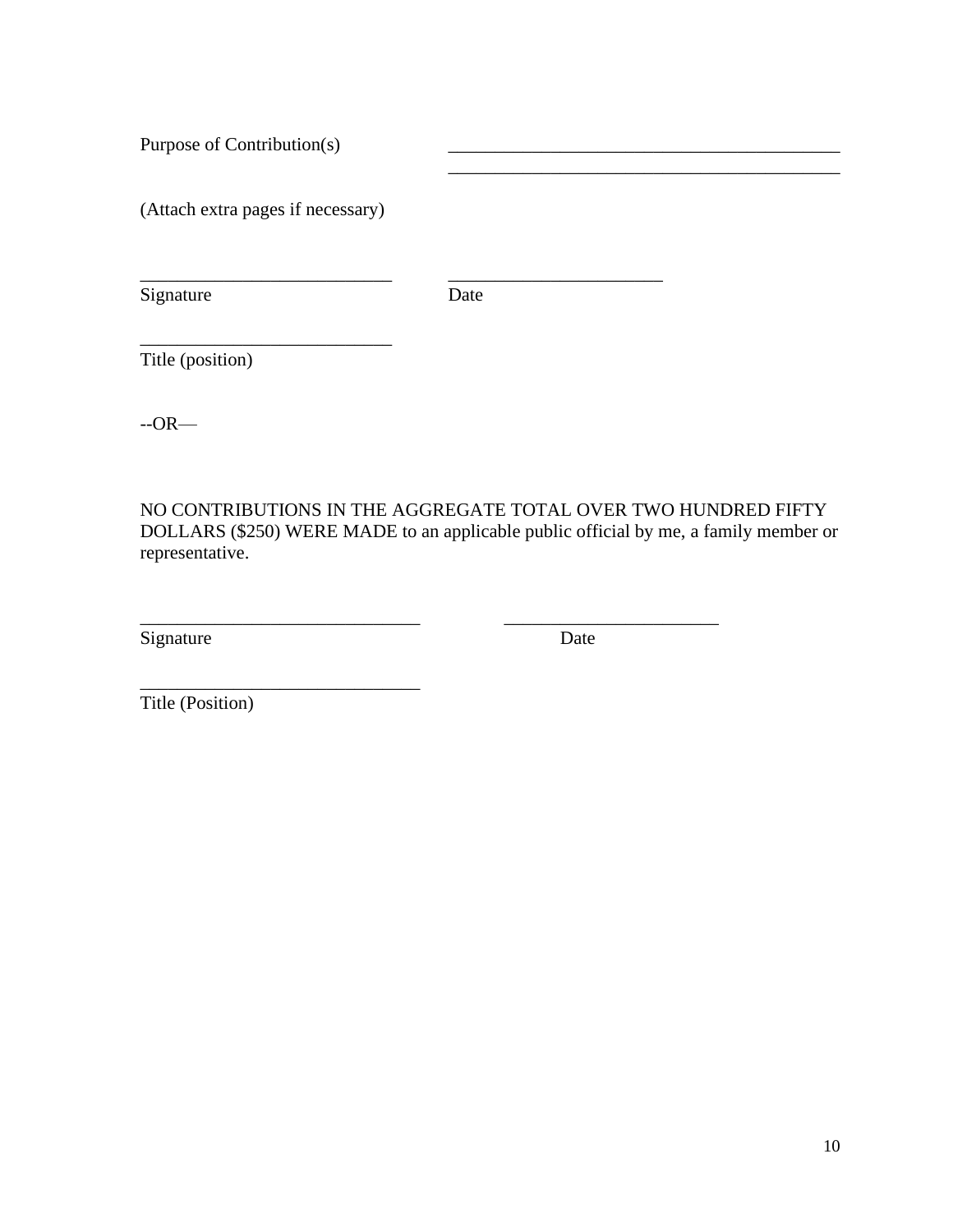## **Appendix B**

## **(Sample Contract Template)**

## **(NAME OF AGENCY)**

#### PROFESSIONAL SERVICES CONTRACT **#\_\_\_\_\_\_\_\_\_\_\_\_\_\_\_\_\_\_\_\_\_\_\_\_\_**

THIS AGREEMENT is made and entered into by and between the State of New Mexico, **NAME OF AGENCY**, hereinafter referred to as the "Agency," and **NAME OF CONTRACTOR**, hereinafter referred to as the "Contractor," and is effective as of the date set forth below upon which it is executed by the General Services Department/State Purchasing Division (GSD/SPD Contracts Review Bureau).

#### IT IS AGREED BETWEEN THE PARTIES:

#### **1. Scope of Work.**

The Contractor shall perform the following work:

#### **2. Compensation***.*

A. The Agency shall pay to the Contractor in full payment for services satisfactorily

performed at the rate of \_\_\_\_\_\_\_\_\_\_\_\_\_\_\_\_\_\_\_ dollars (\$\_\_\_\_\_\_\_\_\_) per hour (OR BASED UPON DELIVERABLES, MILESTONES, BUDGET, ETC.), such compensation not to exceed (AMOUNT), excluding gross receipts tax. The New Mexico gross receipts tax levied on the amounts payable under this Agreement totaling (AMOUNT) shall be paid by the Agency to the Contractor. **The total amount payable to the Contractor under this Agreement, including gross receipts tax and expenses, shall not exceed (AMOUNT). This amount is a maximum and not a guarantee that the work assigned to be performed by Contractor under this Agreement shall equal the amount stated herein. The parties do not intend for the Contractor to continue to provide services without compensation when the total compensation amount is reached. Contractor is responsible for notifying the Agency when the services provided under this Agreement reach the total compensation amount. In no event will the Contractor be paid for services provided in excess of the total compensation amount without this Agreement being amended in writing prior to those services in excess of the total compensation amount being provided.**

B. Payment is subject to availability of funds pursuant to the Funding Paragraph set forth below and to any negotiations between the parties from year to year pursuant to Paragraph 1, Scope of Work, and to approval by the GSD/SPD. All invoices MUST BE received by the Agency no later than fifteen (15) days after the termination of the Fiscal Year in which the services were delivered. Invoices received after such date WILL NOT BE PAID.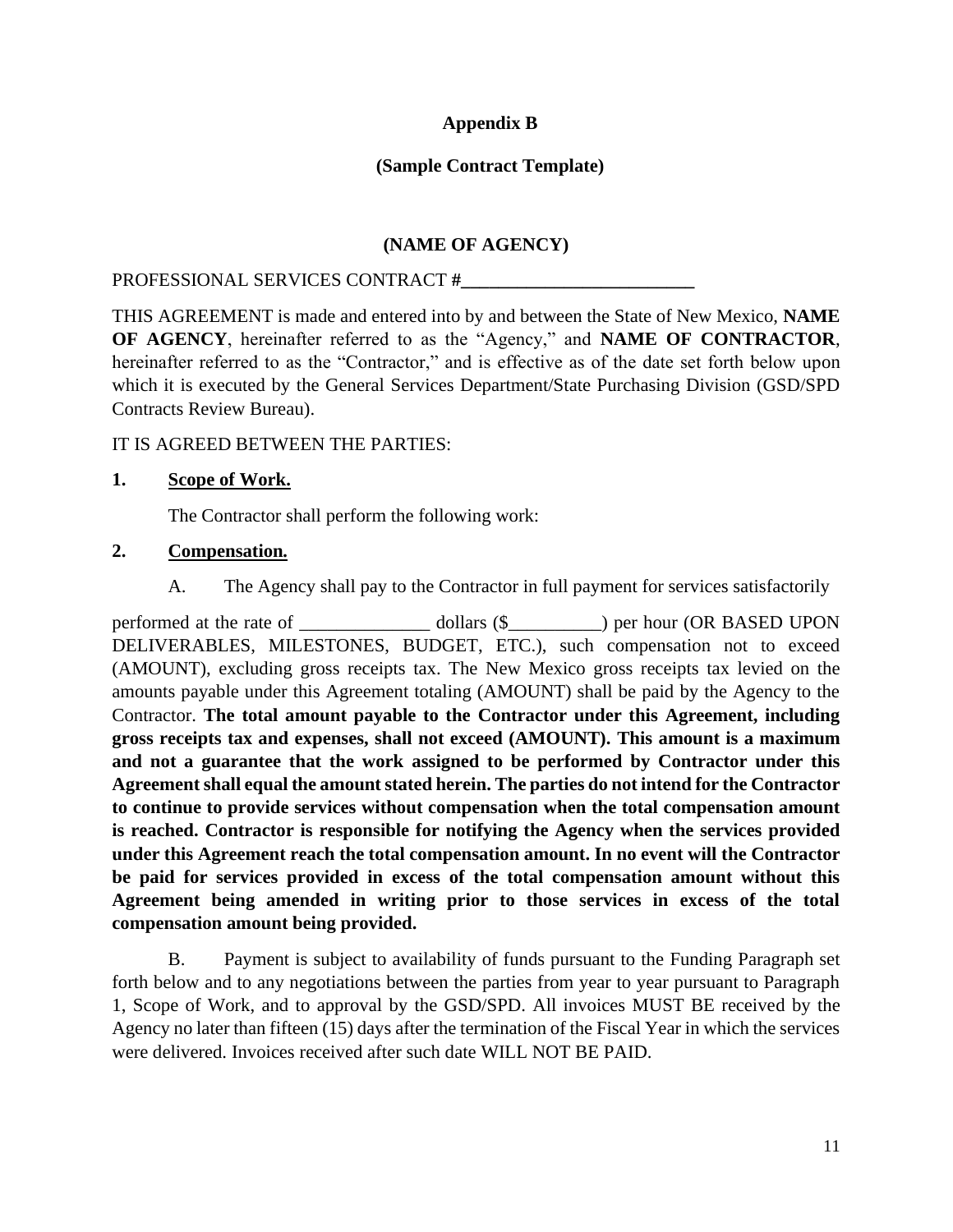C. Contractor must submit a detailed statement accounting for all services performed and expenses incurred. If the Agency finds that the services are not acceptable, within thirty days after the date of receipt of written notice from the Contractor that payment is requested, it shall provide the Contractor a letter of exception explaining the defect or objection to the services, and outlining steps the Contractor may take to provide remedial action. Upon certification by the Agency that the services have been received and accepted, payment shall be tendered to the Contractor within thirty days after the date of acceptance. If payment is made by mail, the payment shall be deemed tendered on the date it is postmarked. However, the agency shall not incur late charges, interest, or penalties for failure to make payment within the time specified herein.

# **3. Term.**

THIS AGREEMENT SHALL NOT BECOME EFFECTIVE UNTIL APPROVED BY THE GSD/SPD Contracts Review Bureau. This Agreement shall terminate on **(DATE)** unless terminated pursuant to paragraph 4 (Termination), or paragraph 5 (Funding). In accordance with NMSA 1978, § 13-1-150, no contract term for a professional services contract, including extensions and renewals, shall exceed four years, except as set forth in NMSA 1978, § 13-1-150.

## **4. Termination.**

A. Grounds. The Agency may terminate this Agreement for convenience or cause. The Contractor may only terminate this Agreement based upon the Agency's uncured, material breach of this Agreement.

## B. Notice; Agency Opportunity to Cure.

1. Except as otherwise provided in Paragraph (4)(B)(3), the Agency shall give Contractor written notice of termination at least thirty (30) days prior to the intended date of termination.

2. Contractor shall give Agency written notice of termination at least thirty (30) days prior to the intended date of termination, which notice shall (i) identify all the Agency's material breaches of this Agreement upon which the termination is based and (ii) state what the Agency must do to cure such material breaches. Contractor's notice of termination shall only be effective (i) if the Agency does not cure all material breaches within the thirty (30) day notice period or (ii) in the case of material breaches that cannot be cured within thirty (30) days, the Agency does not, within the thirty (30) day notice period, notify the Contractor of its intent to cure and begin with due diligence to cure the material breach.

3. Notwithstanding the foregoing, this Agreement may be terminated immediately upon written notice to the Contractor (i) if the Contractor becomes unable to perform the services contracted for, as determined by the Agency; (ii) if, during the term of this Agreement, the Contractor is suspended or debarred by the State Purchasing Agent; or (iii) the Agreement is terminated pursuant to Paragraph 5, "Funding," of this Agreement.

C. Liability. Except as otherwise expressly allowed or provided under this Agreement, the Agency's sole liability upon termination shall be to pay for acceptable work performed prior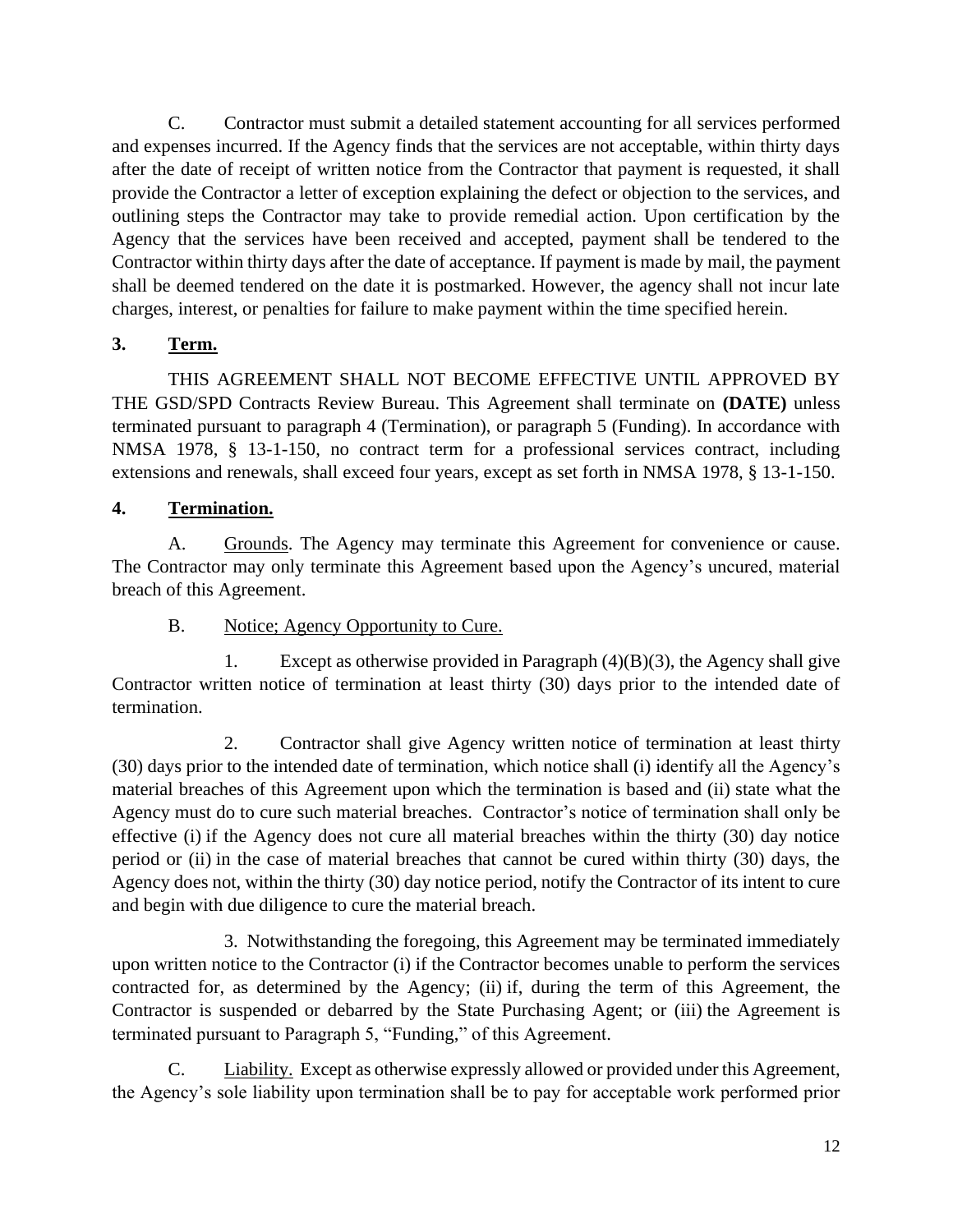to the Contractor's receipt or issuance of a notice of termination; provided, however, that a notice of termination shall not nullify or otherwise affect either party's liability for pre-termination defaults under or breaches of this Agreement. The Contractor shall submit an invoice for such work within thirty (30) days of receiving or sending the notice of termination. *THIS PROVISION*  IS NOT EXCLUSIVE AND DOES NOT WAIVE THE AGENCY'S OTHER LEGAL RIGHTS AND *REMEDIES CAUSED BY THE CONTRACTOR'S DEFAULT/BREACH OF THIS AGREEMENT.*

D. Termination Management. Immediately upon receipt by either the Agency or the Contractor of notice of termination of this Agreement, the Contractor shall: 1) not incur any further obligations for salaries, services or any other expenditure of funds under this Agreement without written approval of the Agency; 2) comply with all directives issued by the Agency in the notice of termination as to the performance of work under this Agreement; and 3) take such action as the Agency shall direct for the protection, preservation, retention or transfer of all property titled to the Agency and records generated under this Agreement. Any non-expendable personal property or equipment provided to or purchased by the Contractor with contract funds shall become property of the Agency upon termination and shall be submitted to the agency as soon as practicable.

## **5***.* **Funding.**

The terms of this Agreement are contingent upon continued authorization of the NMHIX by the Legislature of New Mexico and the ability of NMHIX to obtain necessary funds by assessments, grants, or other means. In the absence of legislative authorization or funding, this Agreement shall terminate immediately upon written notice by NMHIX to the Contractor. NMHIX's determination regarding legislative authorization and funding shall be accepted by the Contractor and shall be final. If NMHIX proposes an amendment to the Agreement to unilaterally reduce funding, the Contractor shall have the option to terminate the Agreement or to agree to the reduced funding, within thirty (30) days of receipt of the proposed amendment.

## **6. Status of Contractor.**

The Contractor and its agents and employees are independent contractors performing professional services for the Agency and are not employees of the State of New Mexico. The Contractor and its agents and employees shall not accrue leave, retirement, insurance, bonding, use of state vehicles, or any other benefits afforded to employees of the State of New Mexico as a result of this Agreement. The Contractor acknowledges that all sums received hereunder are reportable by the Contractor for tax purposes, including without limitation, self-employment and business income tax. The Contractor agrees not to purport to bind the State of New Mexico unless the Contractor has express written authority to do so, and then only within the strict limits of that authority.

# **7. Assignment.**

The Contractor shall not assign or transfer any interest in this Agreement or assign any claims for money due or to become due under this Agreement without the prior written approval of the Agency.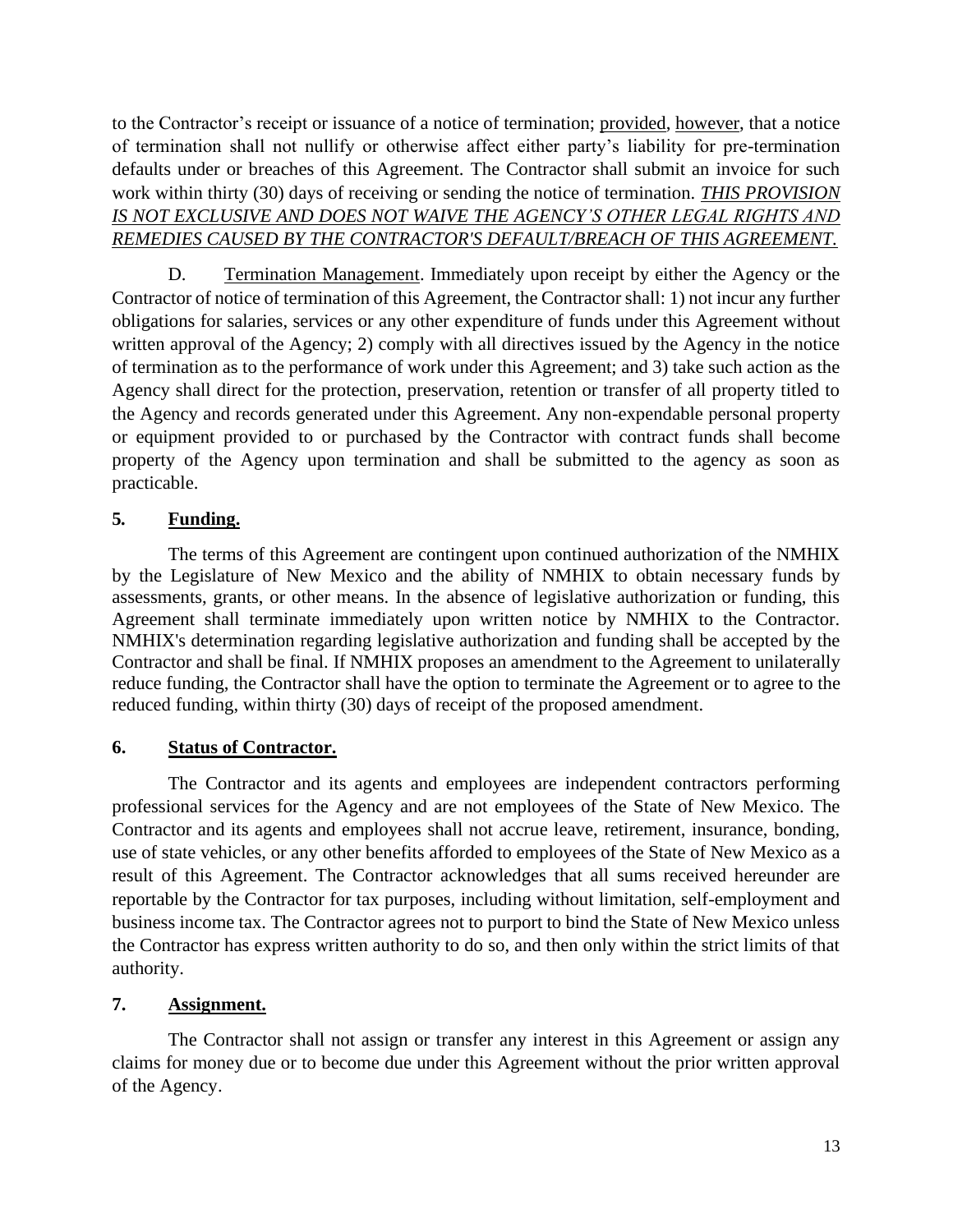## **8. Subcontracting.**

The Contractor shall not subcontract any portion of the services to be performed under this Agreement without the prior written approval of the Agency. No such subcontract shall relieve the primary Contractor from its obligations and liabilities under this Agreement, nor shall any subcontract obligate direct payment from the Procuring Agency.

## **9. Release.**

Final payment of the amounts due under this Agreement shall operate as a release of the Agency, its officers and employees, and the State of New Mexico from all liabilities, claims and obligations whatsoever arising from or under this Agreement.

# **10. Confidentiality.**

Any confidential information provided to or developed by the Contractor in the performance of this Agreement shall be kept confidential and shall not be made available to any individual or organization by the Contractor without the prior written approval of the Agency.

# **11. Product of Service -- Copyright.**

All materials developed or acquired by the Contractor under this Agreement shall become the property of the State of New Mexico and shall be delivered to the Agency no later than the termination date of this Agreement. Nothing developed or produced, in whole or in part, by the Contractor under this Agreement shall be the subject of an application for copyright or other claim of ownership by or on behalf of the Contractor.

# **12. Conflict of Interest; Governmental Conduct Act.**

A. The Contractor represents and warrants that it presently has no interest and, during the term of this Agreement, shall not acquire any interest, direct or indirect, which would conflict in any manner or degree with the performance or services required under the Agreement.

B. The Contractor further represents and warrants that it has complied with, and, during the term of this Agreement, will continue to comply with, and that this Agreement complies with all applicable provisions of the Governmental Conduct Act, Chapter 10, Article 16 NMSA 1978. Without in anyway limiting the generality of the foregoing, the Contractor specifically represents and warrants that:

1) in accordance with NMSA 1978, § 10-16-4.3, the Contractor does not employ, has not employed, and will not employ during the term of this Agreement any Agency employee while such employee was or is employed by the Agency and participating directly or indirectly in the Agency's contracting process;

2) this Agreement complies with NMSA 1978, § 10-16-7(A) because (i) the Contractor is not a public officer or employee of the State; (ii) the Contractor is not a member of the family of a public officer or employee of the State; (iii) the Contractor is not a business in which a public officer or employee or the family of a public officer or employee has a substantial interest; or (iv) if the Contractor is a public officer or employee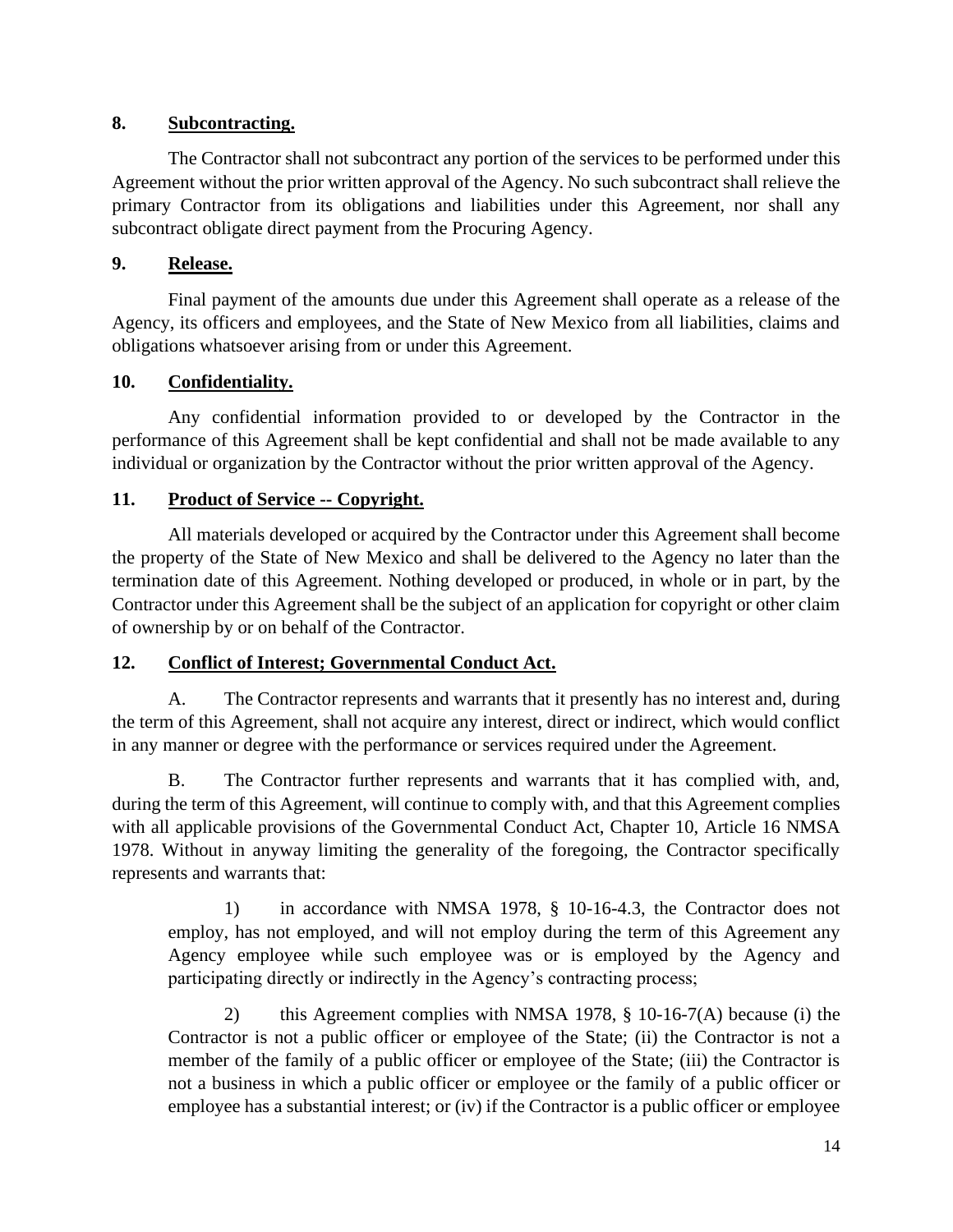of the State, a member of the family of a public officer or employee of the State, or a business in which a public officer or employee of the State or the family of a public officer or employee of the State has a substantial interest, public notice was given as required by NMSA 1978, § 10-16-7(A) and this Agreement was awarded pursuant to a competitive process;

3) in accordance with NMSA 1978, § 10-16-8(A), (i) the Contractor is not, and has not been represented by, a person who has been a public officer or employee of the State within the preceding year and whose official act directly resulted in this Agreement and (ii) the Contractor is not, and has not been assisted in any way regarding this transaction by, a former public officer or employee of the State whose official act, while in State employment, directly resulted in the Agency's making this Agreement;

4) this Agreement complies with NMSA 1978, § 10-16-9(A)because (i) the Contractor is not a legislator; (ii) the Contractor is not a member of a legislator's family; (iii) the Contractor is not a business in which a legislator or a legislator's family has a substantial interest; or (iv) if the Contractor is a legislator, a member of a legislator's family, or a business in which a legislator or a legislator's family has a substantial interest, disclosure has been made as required by NMSA 1978, § 10-16-7(A), this Agreement is not a sole source or small purchase contract, and this Agreement was awarded in accordance with the provisions of the Procurement Code;

5) in accordance with NMSA 1978, § 10-16-13, the Contractor has not directly participated in the preparation of specifications, qualifications or evaluation criteria for this Agreement or any procurement related to this Agreement; and

6) in accordance with NMSA 1978, § 10-16-3 and § 10-16-13.3, the Contractor has not contributed, and during the term of this Agreement shall not contribute, anything of value to a public officer or employee of the Agency.

C. Contractor's representations and warranties in Paragraphs A and B of this Article 12 are material representations of fact upon which the Agency relied when this Agreement was entered into by the parties. Contractor shall provide immediate written notice to the Agency if, at any time during the term of this Agreement, Contractor learns that Contractor's representations and warranties in Paragraphs A and B of this Article 12 were erroneous on the effective date of this Agreement or have become erroneous by reason of new or changed circumstances. If it is later determined that Contractor's representations and warranties in Paragraphs A and B of this Article 12 were erroneous on the effective date of this Agreement or have become erroneous by reason of new or changed circumstances, in addition to other remedies available to the Agency and notwithstanding anything in the Agreement to the contrary, the Agency may immediately terminate the Agreement.

D. All terms defined in the Governmental Conduct Act have the same meaning in this Article 12(B).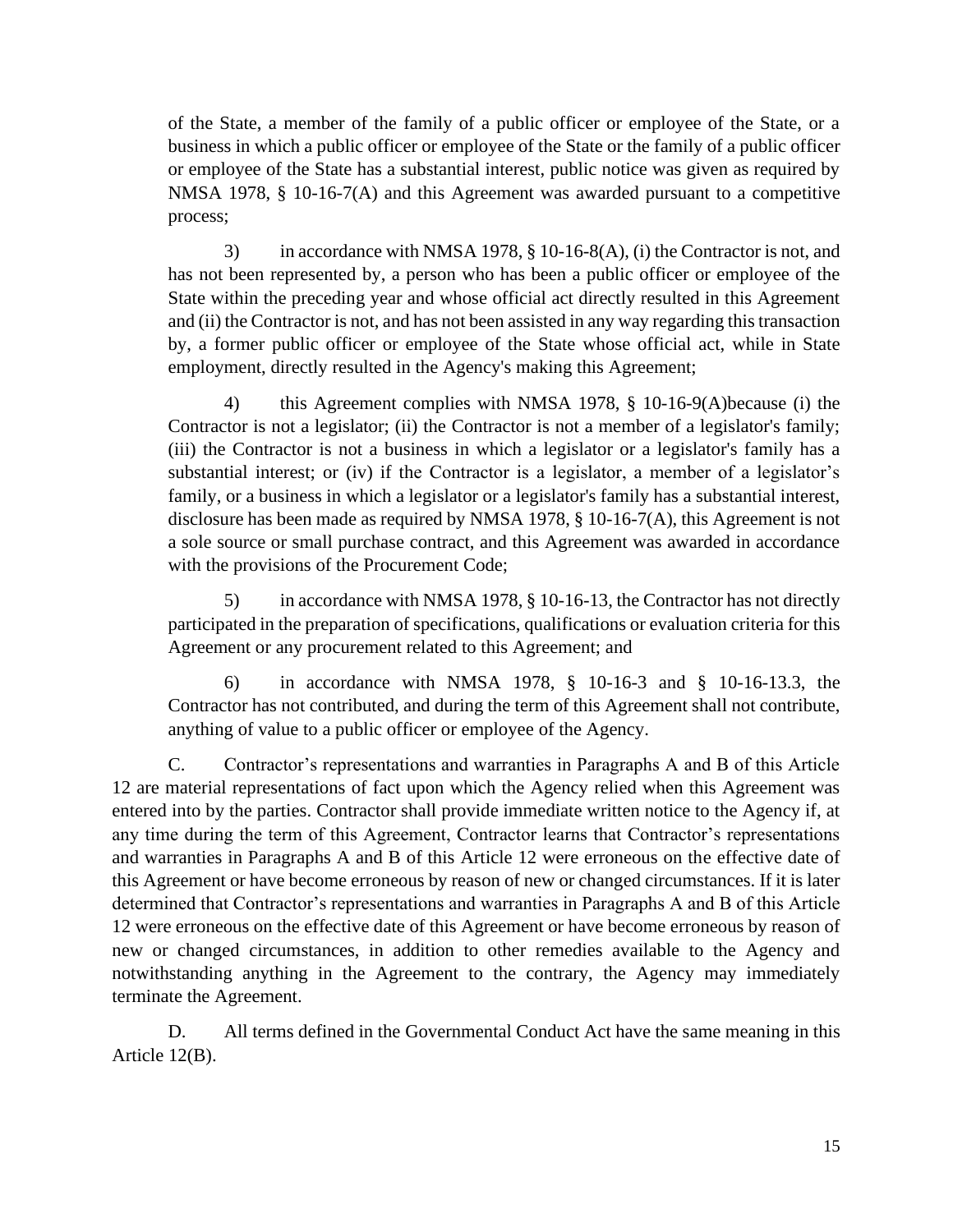## **13. Amendment.**

A. This Agreement shall not be altered, changed or amended except by instrument in writing executed by the parties hereto and all other required signatories.

B. If the Agency proposes an amendment to the Agreement to unilaterally reduce funding due to budget or other considerations, the Contractor shall, within thirty (30) days of receipt of the proposed Amendment, have the option to terminate the Agreement, pursuant to the termination provisions as set forth in Article 4 herein, or to agree to the reduced funding.

# **14. Merger.**

This Agreement incorporates all the Agreements, covenants and understandings between the parties hereto concerning the subject matter hereof, and all such covenants, Agreements and understandings have been merged into this written Agreement. No prior Agreement or understanding, oral or otherwise, of the parties or their agents shall be valid or enforceable unless embodied in this Agreement.

## **15. Penalties for violation of law.**

The Procurement Code, NMSA 1978 §§ 13-1-28 through 13-1-199, imposes civil and criminal penalties for its violation. In addition, the New Mexico criminal statutes impose felony penalties for illegal bribes, gratuities and kickbacks.

## **16. Equal Opportunity Compliance.**

The Contractor agrees to abide by all federal and state laws and rules and regulations, and executive orders of the Governor of the State of New Mexico, pertaining to equal employment opportunity. In accordance with all such laws of the State of New Mexico, the Contractor assures that no person in the United States shall, on the grounds of race, religion, color, national origin, ancestry, sex, age, physical or mental handicap, or serious medical condition, spousal affiliation, sexual orientation or gender identity, be excluded from employment with or participation in, be denied the benefits of, or be otherwise subjected to discrimination under any program or activity performed under this Agreement. If Contractor is found not to be in compliance with these requirements during the life of this Agreement, Contractor agrees to take appropriate steps to correct these deficiencies.

# **17. Applicable Law.**

The laws of the State of New Mexico shall govern this Agreement, without giving effect to its choice of law provisions. Venue shall be proper only in a New Mexico court of competent jurisdiction in accordance with NMSA 1978, § 38-3-1 (G). By execution of this Agreement, Contractor acknowledges and agrees to the jurisdiction of the courts of the State of New Mexico over any and all lawsuits arising under or out of any term of this Agreement.

# **18. Workers Compensation.**

The Contractor agrees to comply with state laws and rules applicable to workers compensation benefits for its employees. If the Contractor fails to comply with the Workers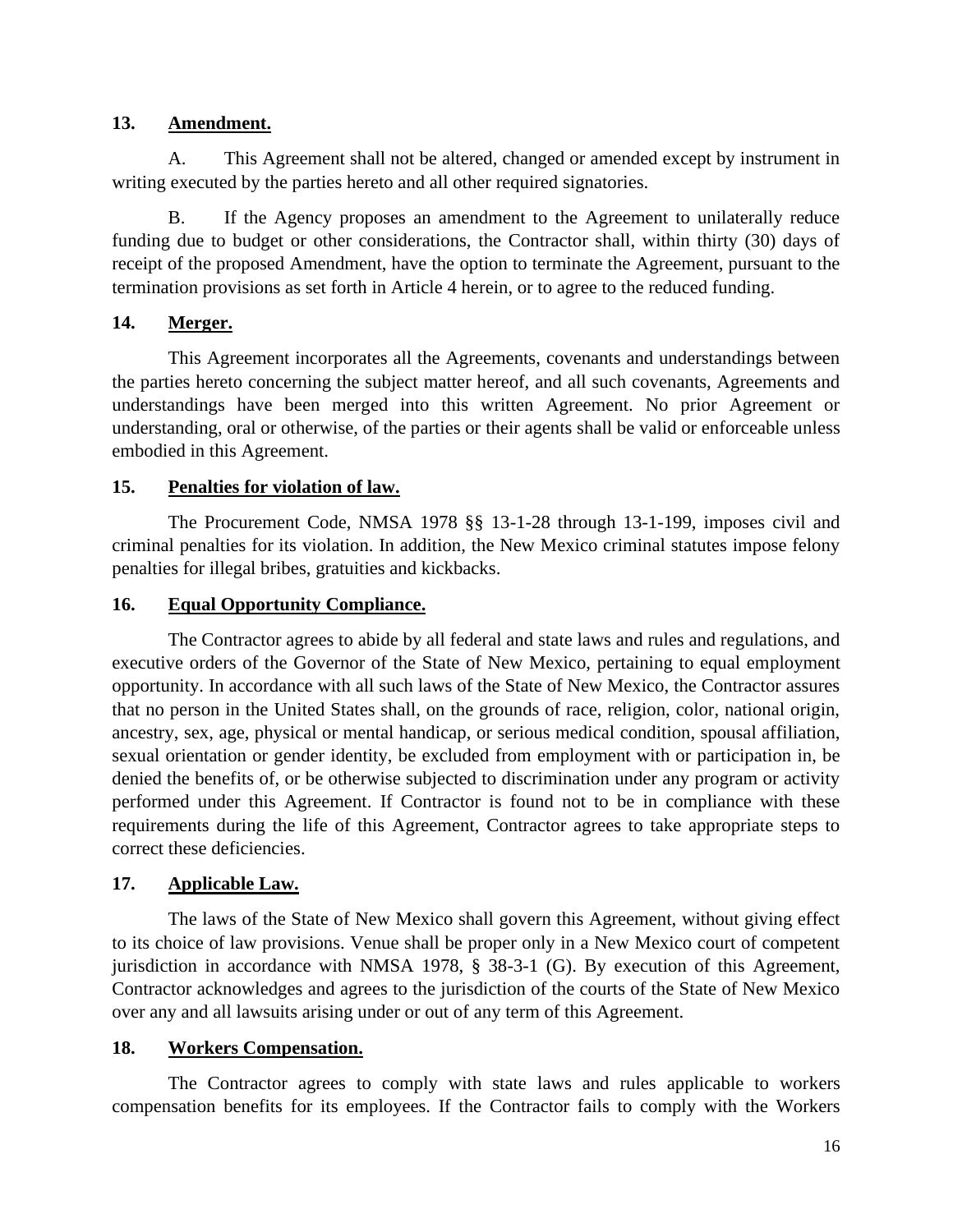Compensation Act and applicable rules when required to do so, this Agreement may be terminated by the Agency.

# **19***.* **Records and Financial Audit.**

A. The Contractor shall maintain detailed time and expenditure records that indicate the date, time, nature and cost of services rendered during the Agreement's term and effect and retain them for a period of ten (10) years from the date of completion of this Agreement. The records shall be subject to inspection by NMHIX and the Department of Finance and Administration, and may be disclosed by NMHIX to third parties as required or allowed by law.

B. NMHIX shall have the right to audit billings both before and after payment, including but not limited to a financial statement audit performed in accordance with government accounting standards for financial reporting. The Contractor agrees to be subject to findings and sanctions assessed as a result of any audit and will make repayment of any excessive or illegal payments by NMHIX. Payment under this Agreement shall not foreclose the right of NMHIX to recover excessive or illegal payments.

# **20. Indemnification.**

The Contractor shall defend, indemnify and hold harmless the Agency and the State of New Mexico from all actions, proceeding, claims, demands, costs, damages, attorneys' fees and all other liabilities and expenses of any kind from any source which may arise out of the performance of this Agreement, caused by the negligent act or failure to act of the Contractor, its officers, employees, servants, subcontractors or agents, or if caused by the actions of any client of the Contractor resulting in injury or damage to persons or property during the time when the Contractor or any officer, agent, employee, servant or subcontractor thereof has or is performing services pursuant to this Agreement. In the event that any action, suit or proceeding related to the services performed by the Contractor or any officer, agent, employee, servant or subcontractor under this Agreement is brought against the Contractor, the Contractor shall, as soon as practicable but no later than two (2) days after it receives notice thereof, notify the legal counsel of the Agency and the Risk Management Division of the New Mexico General Services Department by certified mail.

# **21. Invalid Term or Condition.**

If any term or condition of this Agreement shall be held invalid or unenforceable, the remainder of this Agreement shall not be affected and shall be valid and enforceable.

# **22. Enforcement of Agreement.**

A party's failure to require strict performance of any provision of this Agreement shall not waive or diminish that party's right thereafter to demand strict compliance with that or any other provision. No waiver by a party of any of its rights under this Agreement shall be effective unless express and in writing, and no effective waiver by a party of any of its rights shall be effective to waive any other rights.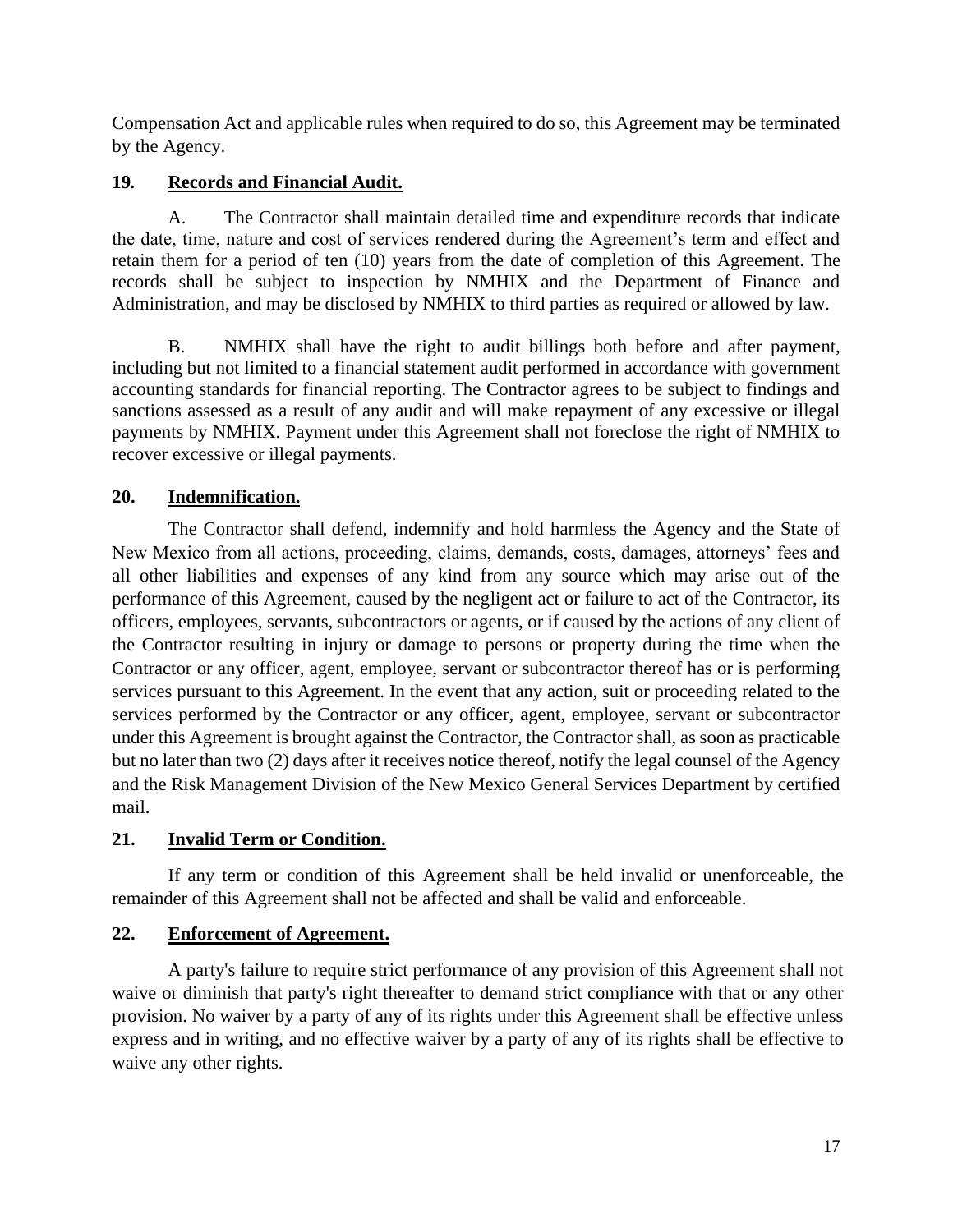## **23. Notices.**

Any notice required to be given to either party by this Agreement shall be in writing and shall be delivered in person, by courier service or by U.S. mail, either first class or certified, return receipt requested, postage prepaid, as follows:

To the Agency:

[insert name, address and email].

To the Contractor:

[insert name, address and email].

#### **24. Authority.**

If Contractor is other than a natural person, the individual(s) signing this Agreement on behalf of Contractor represents and warrants that he or she has the power and authority to bind Contractor, and that no further action, resolution, or approval from Contractor is necessary to enter into a binding contract.

## **IN WITNESS WHEREOF, the parties have executed this Agreement as of the date of signature by the GSD/SPD Contracts Review Bureau below.**

| By: |                                                       | Date: |
|-----|-------------------------------------------------------|-------|
|     | Agency                                                |       |
| By: | Agency's Legal Counsel – Certifying legal sufficiency | Date: |
| By: | Agency's Chief Financial Officer                      | Date: |
| By: | Contractor                                            | Date: |